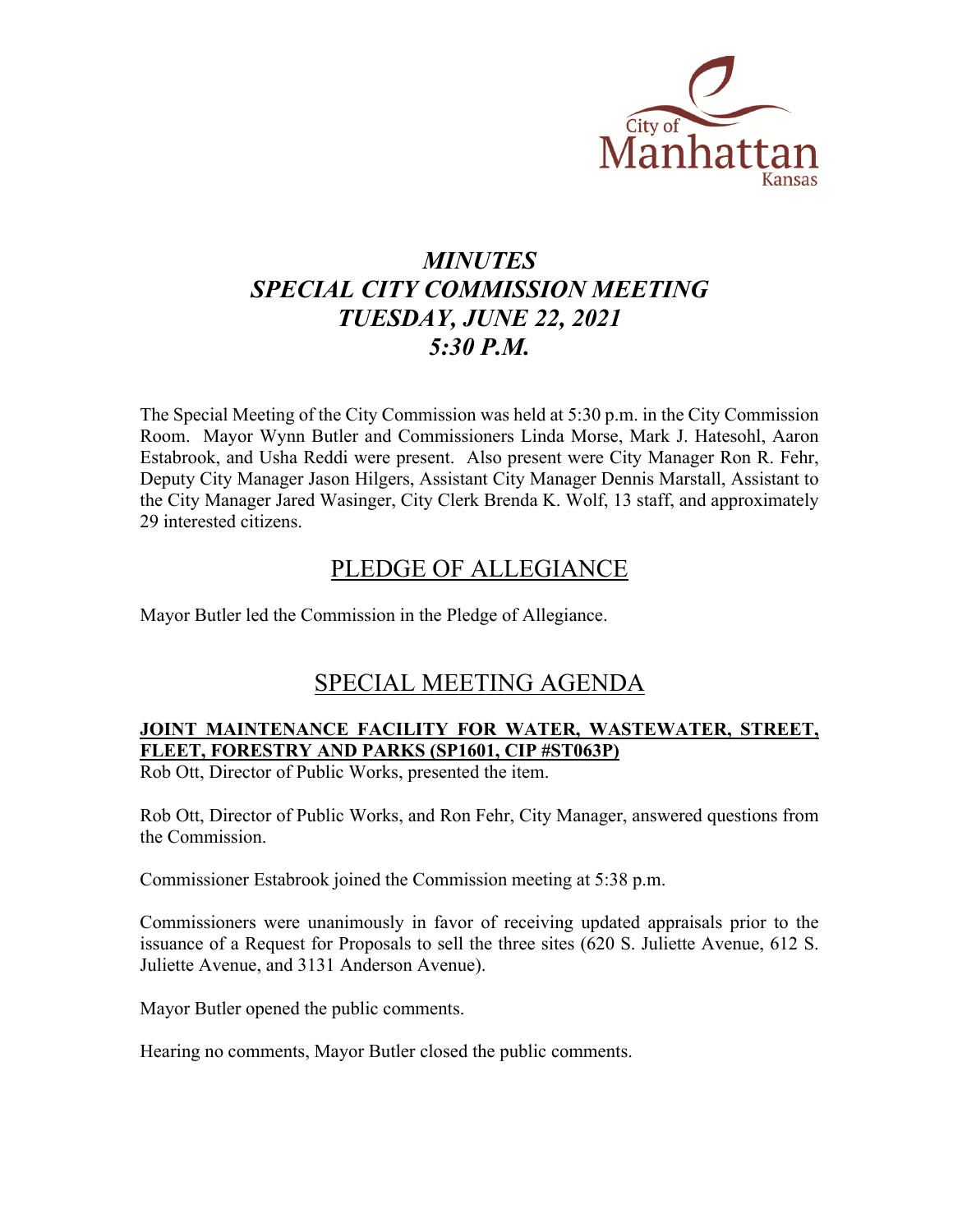## SPECIAL MEETING AGENDA (*CONTINUED*)

## **JOINT MAINTENANCE FACILITY FOR WATER, WASTEWATER, STREET, FLEET, FORESTRY AND PARKS (SP1601, CIP #ST063P)** *(CONTINUED)*

Commissioner Hatesohl moved to approve and authorize the Mayor and City Clerk to execute a Contract Amendment No. 1, in the amount of \$143,600, for the Final Design with BBN, of Manhattan, Kansas; approve the proposed GMP (Guaranteed Maximum Price) in the amount of \$20,204,762 and authorize City Administration to finalize and the Mayor and City Clerk to execute Amendment No. 1 to the Agreement and General Conditions Between Owner and Construction Manager between the City and McCownGordon Construction, of Manhattan, Kansas; and approve Resolution No. 062221-A authorizing and providing for the design and construction and the financing of the Joint Maintenance Facility for Water, Wastewater, Street, Fleet, Forestry and Parks (SP1601, CIP #ST063P). Commissioner Estabrook seconded the motion. On a roll call vote, motion carried 5-0.

## WORK SESSION

## **2022 BUDGET REVIEW - OUTSIDE AGENCY REQUESTS**

Rina Neal, Director of Finance, introduced the item.

### *Wolf House*

Rina Neal, Director of Finance, stated there would not be a presentation but Cheryl Collins, Executive Director, Wolf House, was available for questions from the Commission regarding the 2022 funding request for the Wolf House.

### *Manhattan Public Library*

Linda Knupp, Executive Director, Manhattan Public Library, presented the 2022 funding request for the Manhattan Public Library. She then answered questions from the Commission.

Mayor Butler opened the public comments.

Hearing no comments, Mayor Butler closed the public comments.

### *Flint Hills Area Transportation Agency (ATA)*

Anne Smith, Director, Flint Hills Area Transportation Agency, presented the 2022 funding request for the Flint Hills Area Transportation Agency.

Anne Smith, Director, Flint Hills Area Transportation Agency, and Ron Fehr, City Manager, answered questions from the Commission.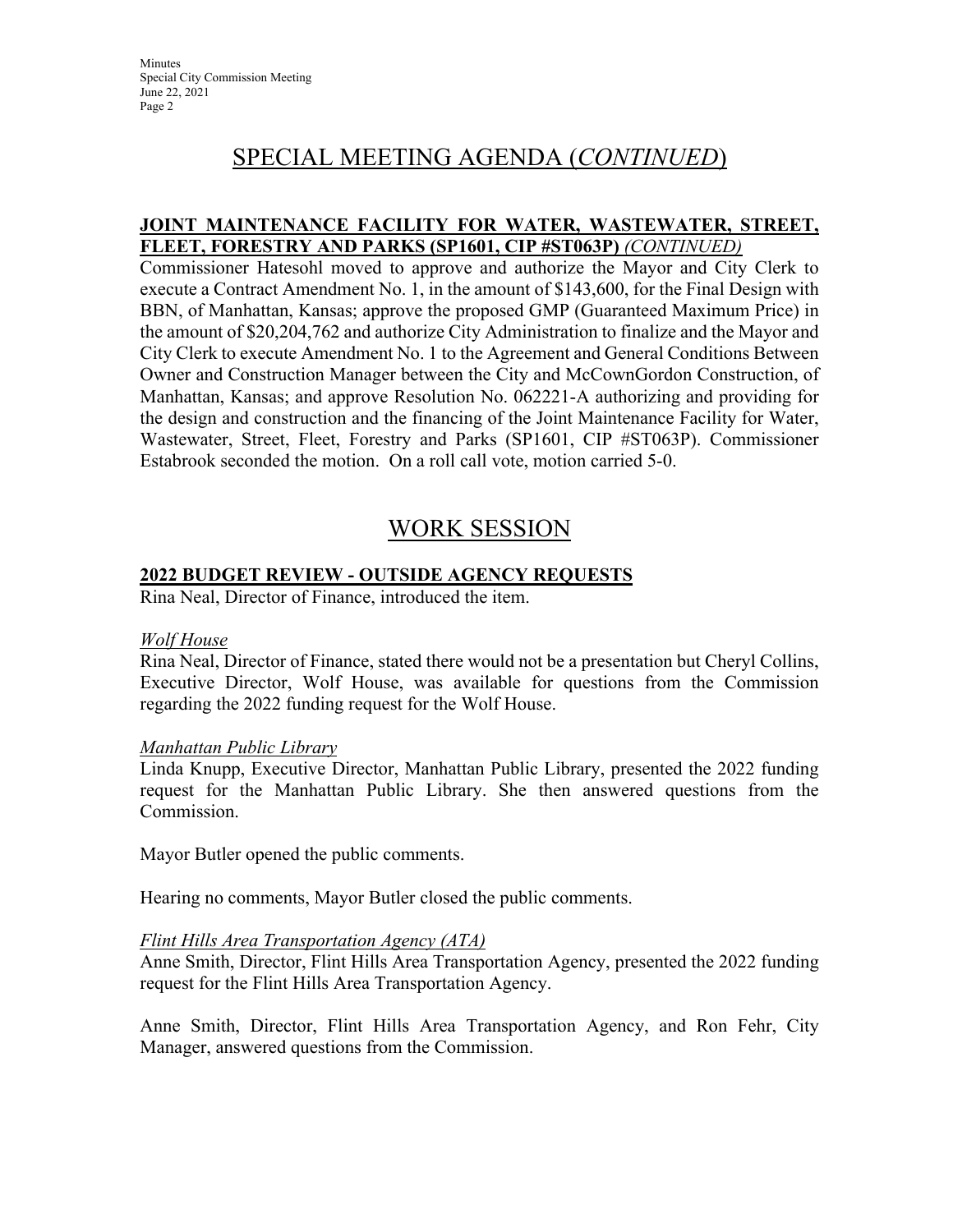## WORK SESSION *(CONTINUED)*

## **2022 BUDGET REVIEW - OUTSIDE AGENCY REQUESTS** *(CONTINUED)*

*Flint Hills Area Transportation Agency (ATA)* (CONTINUED) Mayor Butler opened the public comments.

Hearing no comments, Mayor Butler closed the public comments.

### *Manhattan Arts Center*

Penny Senften, Executive Director, Manhattan Arts Center, presented the 2022 funding request for the Manhattan Arts Center. She then answered questions from the Commission.

Mayor Butler opened the public comments.

Hearing no comments, Mayor Butler closed the public comments.

### *Aggieville Business Association*

Dennis Cook, Executive Director, Aggieville Business Association, presented the 2022 funding request for the Aggieville Business Association. He then answered questions from the Commission.

Mayor Butler opened the public comments.

Hearing no comments, Mayor Butler closed the public comments.

### *Downtown Manhattan, Inc.*

Gina Scroggs, Executive Director, Downtown Manhattan, Inc., recognized and thanked Richard Dreher, Traffic Signs Markings Supervisor, City of Manhattan, for all his assistance with parking and traffic with Downtown during the pandemic. She presented the 2022 funding request for the Downtown Manhattan, Inc. She then answered questions from the Commission.

Mayor Butler opened the public comments.

Hearing no comments, Mayor Butler closed the public comments.

### *Social Services Advisory Board*

Marcia Hornung, Chair, Social Services Advisory Board, provided the Board's recommendation for funding for the 2022 funding request for the agencies that applied for Socials Services Advisory Board funds.

Marcia Hornung, Chair, and Angie Stokes, Board Member, Social Services Advisory Board; Rina Neal, Director of Finance, City of Manhattan; and Jayme Morris-Hardeman answered questions from Commission. answered questions from the Commission.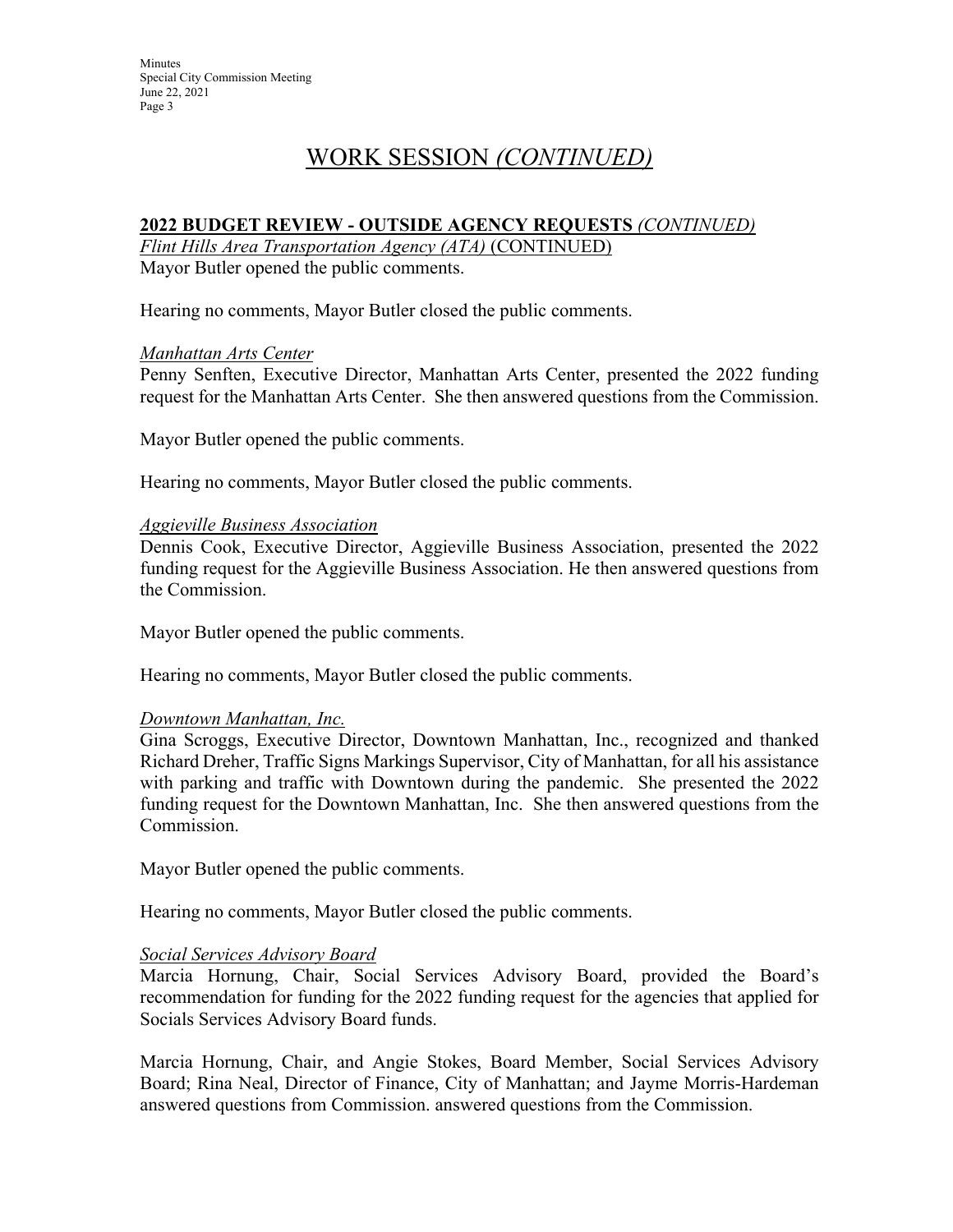## WORK SESSION *(CONTINUED)*

## **2022 BUDGET REVIEW - OUTSIDE AGENCY REQUESTS** *(CONTINUED)*

*Social Services Advisory Board* (CONTINUED) Mayor Butler opened the public comments.

Douglas K. Benson, 233 Harvey Drive, and Patricia Satterlee, 1915 Lilac Lane, provided comments for the need to fund the purchase and installation of kitchen equipment at the Eisenhower Recreation Center and that the facility should be a community center for the Northview area.

Mayor Butler closed the public comments for the Social Services Advisory Board funding request and stated that additional comments for the kitchen at Eisenhower Recreation Center would be allowed at the end of the scheduled presentations.

### *Special Alcohol Funds Advisory Committee*

Chris Bailey, Vice Chair, Special Alcohol Funds Advisory Committee, presented the recommendation for 2022 funding request for the agencies that applied for Special Alcohol Funds.

Ron Fehr, City Manager, provided information on Community Development Block Grant (CDBG) funding used as a gap filler, specifically knowing the Special Alcohol Funds were going to be short and that the CDBG funds have been somewhat successful in meeting some of the expectations for 2020 funding and that many of the agencies from the 2020 request have been or will be made whole anticipate there will be some balance of the funds available for allocation in 2021 and possibly more CDBG funds coming that could fit some of the gap funding as well. He then answered questions from the Commission.

Mayor Butler opened the public comments.

Hearing no comments, Mayor Butler closed the public comments.

As this was a work session item, the Commission took no formal action.

## *Miscellaneous Public Comments (CONTINUED)*

Susanne Glymour, 1405 Nichols Street; Andrew Elliott, 2108 Prairie Lea Place; and Thomas Kerrigan, 705 Tuttle Street, provided comments for the need to fund the purchase and installation of kitchen equipment at the Eisenhower Recreation Center and that the facility should be a community center. A petition requesting allocation of funding for kitchen equipment at Eisenhower Recreation Center *(See Attachment No. 1)*.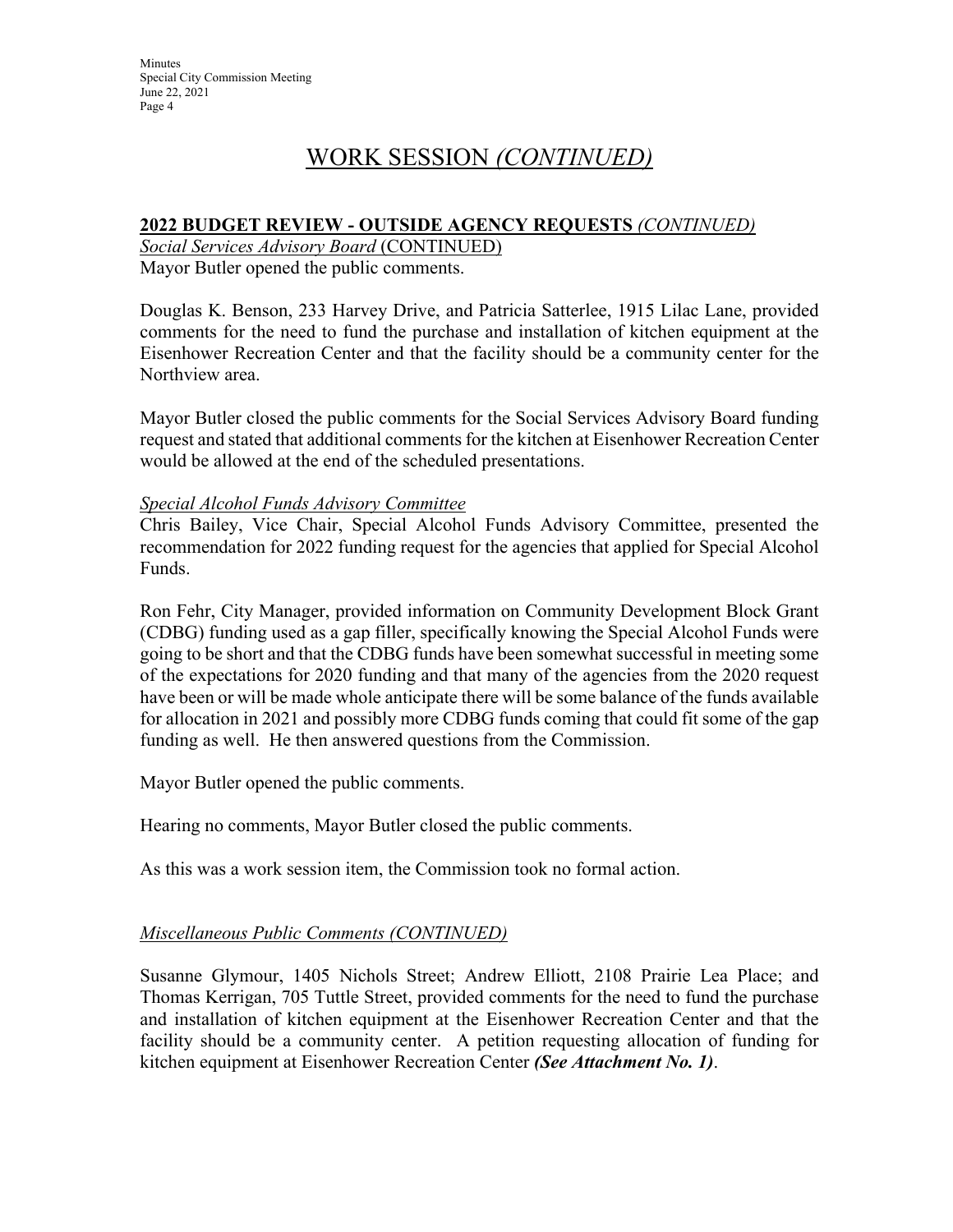Minutes Special City Commission Meeting June 22, 2021 Page 5

## **ADJOURNMENT**

At 8:57 p.m., the Commission adjourned.

 $m$   $\sim$ 

Brenda K. Wolf, CMC, City Clerk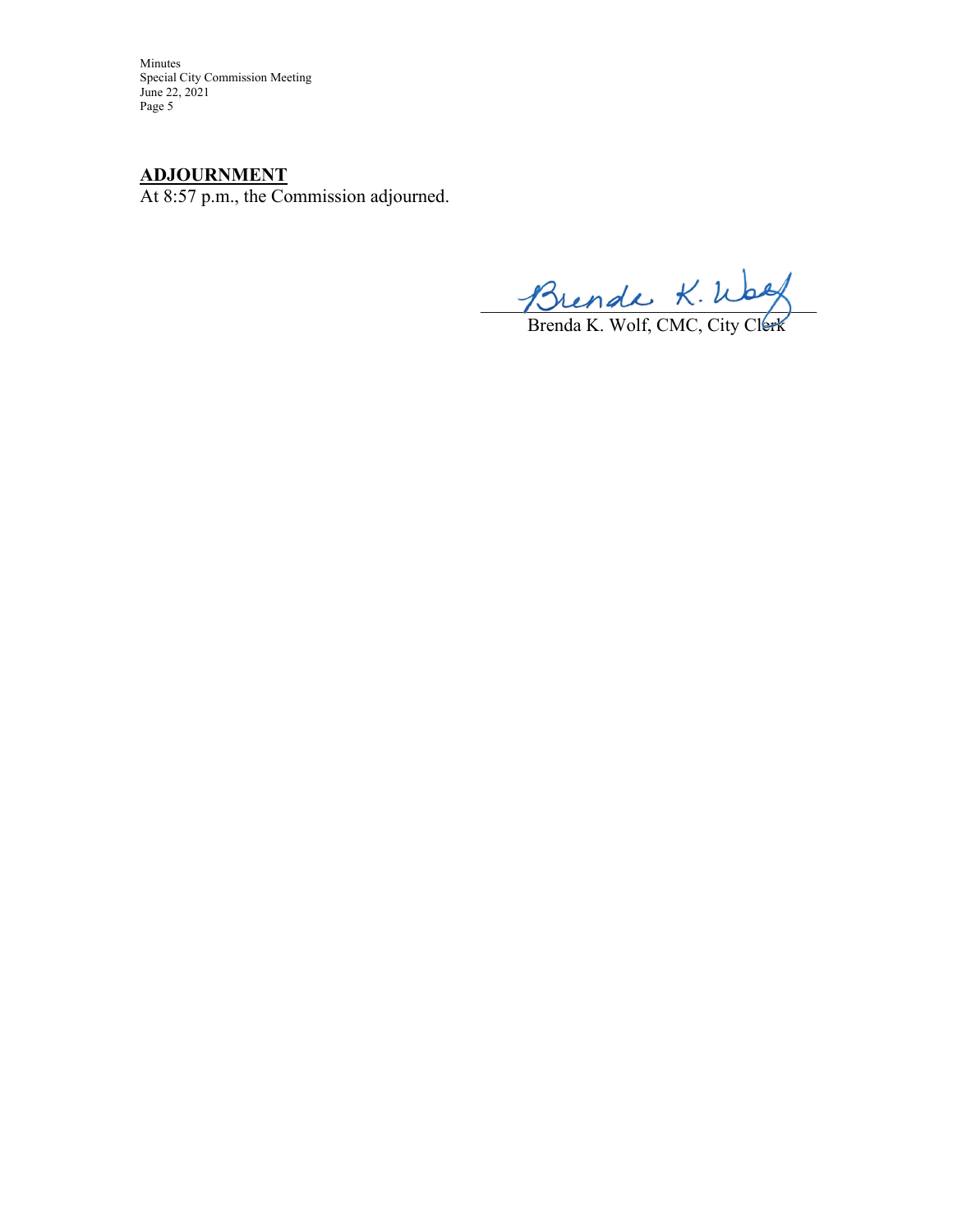#### Attachment No. 1

June 22, 2021

City of Manhattan 1101 Poyntz Avenue Manhattan, KS 66502

Dear Mayor Butler and Commissioners:

In 2019, during city discussions regarding the planning and development of the Eisenhower Community Center, it was determined that kitchen equipment for the center would be exempt from the City of Manhattan's obligation. It was decided that the center's kitchen would be retrofitted for all equipment with the purchase of appropriate appliances falling upon Northview residents.

On behalf of Northview residents and Northview Rising (NVR), and in alignment with the City of Manhattan's commitment to equity (according to the City of Manhattan's Code of Ethics), we once again request that the City of Manhattan allocate the necessary funding for the purchase and installation of kitchen equipment for the Eisenhower Community Center. A fully operational kitchen will enable the Eisenhower Community Center to provide vital support resources to the Northview community - an area that has chronically suffered from food scarcity and is a known and well documented food desert. With a fully operational kitchen, the Eisenhower Community Center could be a localized center for food distribution, an indoor secular space for nutrition education, and support a broad range of additional benefits that promote essential health and wellbeing to the Northview community, for which there are no equitable alternative amenities or resources. This critical community resource could benefit the approximately 7,000 Northview residents, including a significant number of families and children that fall below the poverty line, and who are already negatively impacted by food scarcity.

According to the research and findings of the Flint Hills Wellness Coalition (detailed in the Riley County Opportunity Map), and the 2020 Northview community survey conducted by Kansas State University's Landscape Architecture Program and Community Engagement Lab, 100% of Northview residents qualify as living in a food desert (compared with 13.5% of the US national average)<sup>1</sup>. Life expectancy is lower, and rates of obesity, diabetes, and cardiovascular disease

https://northviewnow.wixsite.com/nvnow/food

<sup>&</sup>lt;sup>1</sup> KSU Landscape Architecture Program. Community Survey. "Northview NOW". 2020: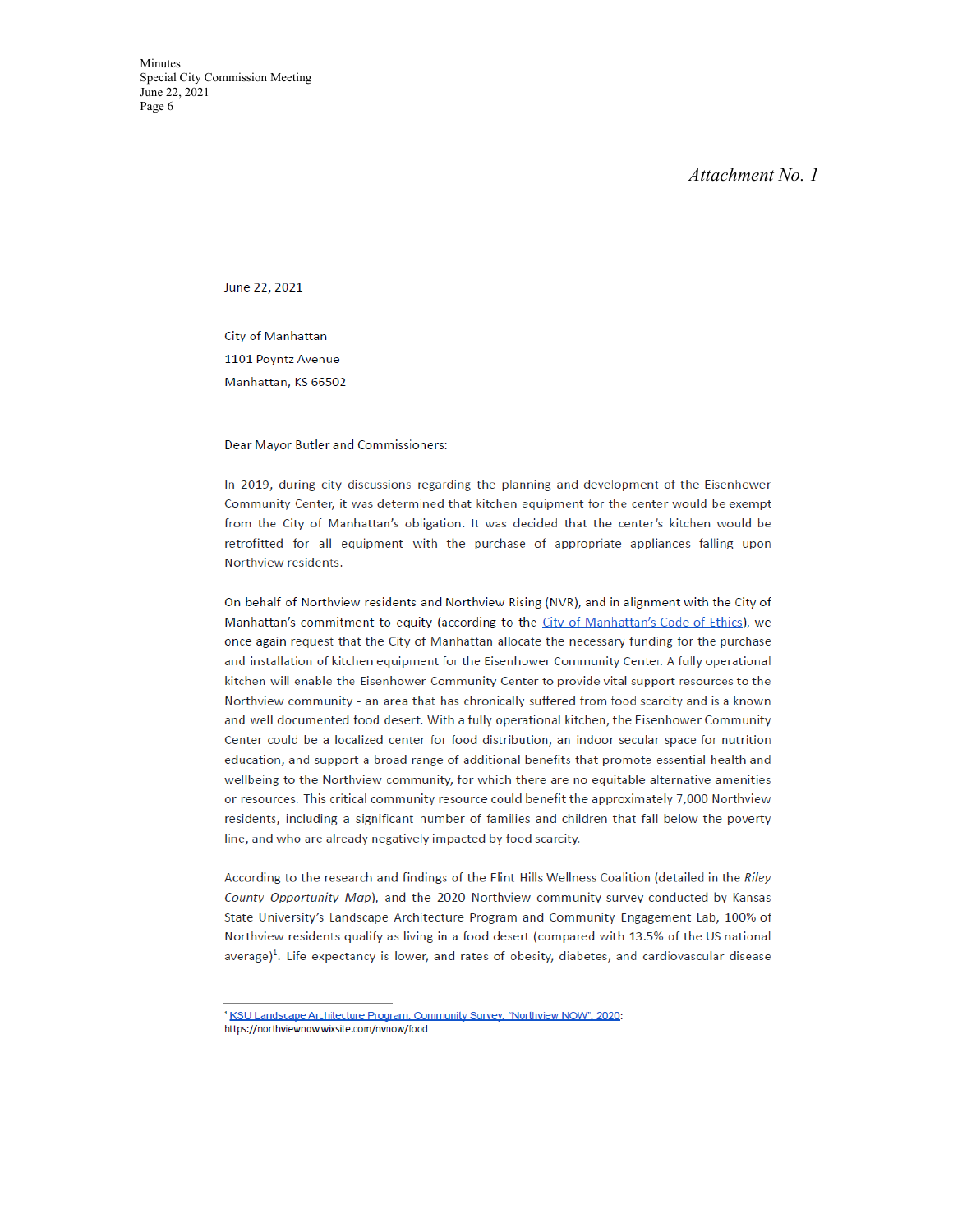#### Attachment No. 1

remain higher relative to the rest of Manhattan<sup>2</sup> - all of which are related to nutrition (Food and **Research Action Center 2017).** 

The vital resources and opportunities that a functioning community center kitchen would offer Northview residents have long been identified as a critical need in the Northview community. The disparities resulting from pre-existing, localized food insecurity have been exacerbated by the economic instability caused by COVID-19, and further increased the urgency and need for a fully functioning kitchen. In order to address the urgent needs of our community, publicly funded projects like the Eisenhower Community Center must reflect community members' needs, and be capable of addressing some of the resource and opportunity inequities that Northview residents experience (i.e. food insecurity).

The purchase and installation of the aforementioned equipment by the City of Manhattan will more equitably address some of the broader needs of the Northview community, strengthen the relationship between Northview residents and the City of Manhattan staff and elected officials, and result in a more resilient community.

Northview residents have already subsidized the Eisenhower Community Center's development and construction as taxpayers, and we have provided clear input indicating the demonstrable and fundamental need for a fully operational kitchen and multipurpose space to begin addressing some of the core inequities present in our community. It is unethical and inequitable to ask the residents of Northview to secure funding mechanisms for the purchase and installation of said equipment to create a fully operational kitchen.

The Eisenhower Community Center is a taxpayer subsidized project. It should reflect, represent, and address the needs of the community, and those needs must be defined by community members who are stakeholders - the people who are being directly impacted by such projects. As such, their design and impact must be relevant to the lives and wellbeing of community stakeholders, and the city must ensure that publicly funded projects are sincerely designed and maintained in the service of the community members who are paying for such projects as taxpayers.

Without an operational kitchen and multipurpose room, the Eisenhower Community Center fails to be a functional community center, because it neither meets the needs of the Northview community, nor does so in an equitable manner. As the already persistent issue of food insecurity continues to be exacerbated within the Northview community due to the economic

<sup>&</sup>lt;sup>2</sup> Kansas Health Foundation, Riley County Health Department, Flint Hills Wellness Coalition, "Riley County Opportunity Map". 2020: https://rcitgis.maps.arcgis.com/apps/MapSeries/index.html?appid=afdedbc0a683434ea2ccf664ac193e63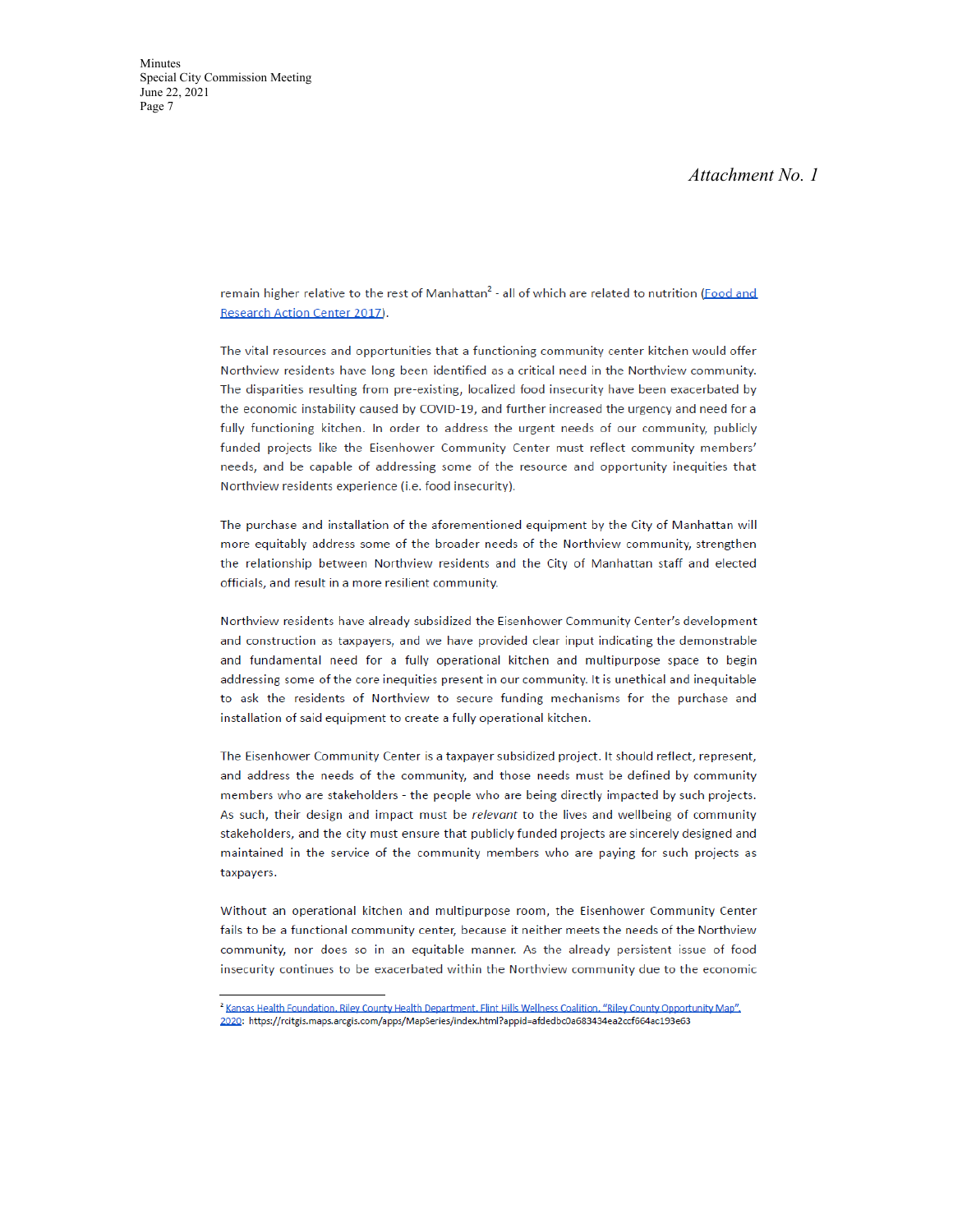### *Attachment No. 1*

downturn caused by COVID-19, these additional support resources have become increasingly critical. For these reasons, Northview residents and Northview Rising request the City of Manhattan to allocate the necessary funds for the purchase and installation of kitchen equipment/appliances.

Thank you for your time and consideration in this important matter. We ask that this letter be read into the public record.

#### Respectfully,

| <b>Andrew Elliott</b>      | <b>Food and Farm Council</b>          | Tanda Kidd              |
|----------------------------|---------------------------------------|-------------------------|
| <b>Dominique Saunders</b>  | <b>Flint Hills Wellness Coalition</b> | Lydia Yang              |
| Doug Benson                | <b>Mutual Aid MHK</b>                 | <b>Kevin Bryant</b>     |
| Elisha Hillegeist          | <b>Jane Pelletier</b>                 | Lindsay Geankoplis      |
| <b>Nanette Stone Stark</b> | <b>Meena Aikins</b>                   | Linda Teener            |
| <b>Tana Warner</b>         | <b>Emily Everhart</b>                 | <b>Clint McAllister</b> |
| Kyle Green                 | Laura Murphy                          | Jonalu Johnstone        |
| Fran Johnson               | Aileen Wang                           | Regina Phalange         |
| <b>Carol Green</b>         | Lauren Bianco                         | <b>Andre Barton</b>     |
| Arielle Doiel              | Joyce Latimer                         | Debbie Townsend         |
| <b>Wesley Good</b>         | <b>Kristi Hoard</b>                   | Megan Hartford          |
| <b>Katie Starling</b>      | <b>Cassidy Moreau</b>                 | Kari Morgan             |
| <b>Judy Nickelson</b>      | Jessica Kerr                          | <b>Rachel Motley</b>    |
| Sarah Odem                 | <b>Marcus Kidd</b>                    | Patricia Satterlee      |
| <b>Kelly Lara</b>          | <b>Marisa Larson</b>                  | Marjorie Pfister        |
| <b>Emily Kohlhepp</b>      | Angela Turner                         | <b>Anneliese Spence</b> |
| <b>Heather Augustine</b>   | Sarah Hacker                          | <b>Rachel Fontenot</b>  |
| David Lara                 | Maureen Sheahan                       | Jan Johnson             |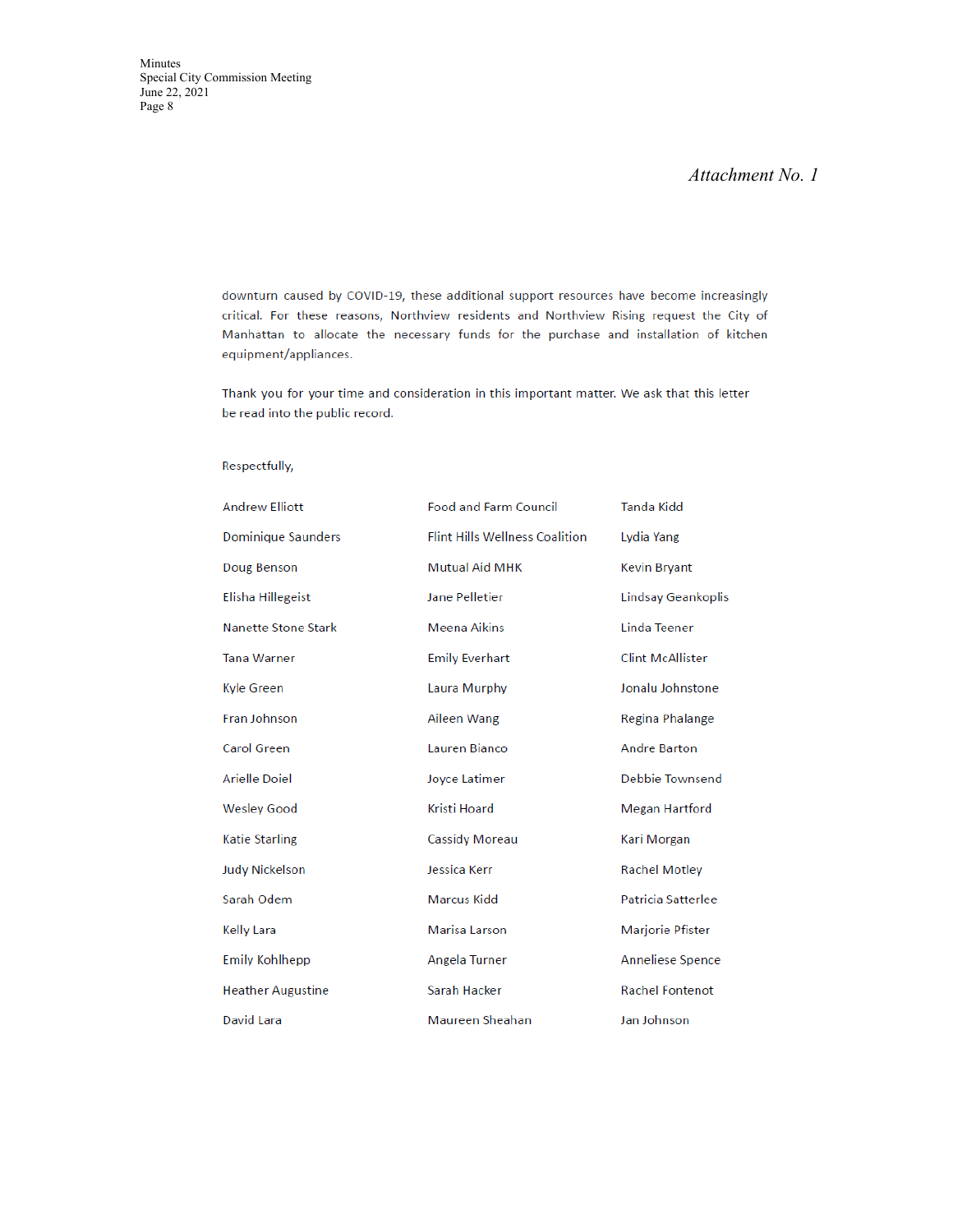Minutes Special City Commission Meeting June 22, 202 1 Page 9

### *Attachment No. 1*

| Johnny Cyrene          | Gayla Brown          |
|------------------------|----------------------|
| <b>Wade Honey</b>      | Stephanie Pri        |
| Sarah Cunnick          | Margi Rouse          |
| Aaron Estabrook        | Traci Taylor         |
| Dan Clark              | Jana Clark           |
| Annette Finkeldei      | Jessica Maxw         |
| Leah Cunnick           | <b>Jayme Morris</b>  |
| Jon Hunt               | Harriette Jan        |
| <b>Katie Dyck</b>      | Jodi Reid            |
| <b>Lindsey Thyer</b>   | Teresa Whela         |
| Sierra Williams        | Leslie Wren          |
| Lindsey Barragar       | <b>Jody Hodges</b>   |
| <b>Cameron Ward</b>    | Hyung Jin Kin        |
| <b>Frank Hammond</b>   | Lee Skabelun         |
| Gary LaBarge           | Mary Oborny          |
| <b>Ellie Hahn</b>      | Kate Nelson          |
| Kitra Cooper           | Elise Dunniga        |
| Jolene McConnell       | Marianne Ko          |
| <b>Brandon Pfister</b> | <b>Beth Gallahe</b>  |
| Hannah Baeten          | Gordon Thor          |
| <b>Fanny Fang</b>      | <b>Allison Walke</b> |
| <b>Blake Belanger</b>  | Jan Meyer            |
| Yamilett Vázquez       | Erin Bishop          |
| Katie Kingery-Page     | Susan Gerth          |

hanie Pride rgi Rouse i Taylor Clark ica Maxwell ne Morris-Hardeman riette Janke Reid sa Whelan ie Wren y Hodges ing Jin Kim Skabelund ry Oborny Nelson Dunnigan rianne Korten h Gallaher don Thornton son Walker Meyer Bishop Susan Gerth

Sarah Siders **Emily Cherms Mynon Reffitt** Anne Schechner **Hunter Rose** Susanne Glymour Alex Van Dyke **Erin Strathe** Noah Rude Sarah Boggs Abigail Crouse **Ellie Hacker Thomas Kerrigan Alice Nondorf** Eva Zurek Dianna Schalles **Debbie Nuss** Elsa Valarezo **Fabio Escobar Stacy Cook Amber Starling** Gabrielle DeLoach Logan Robertson Susan Gerth